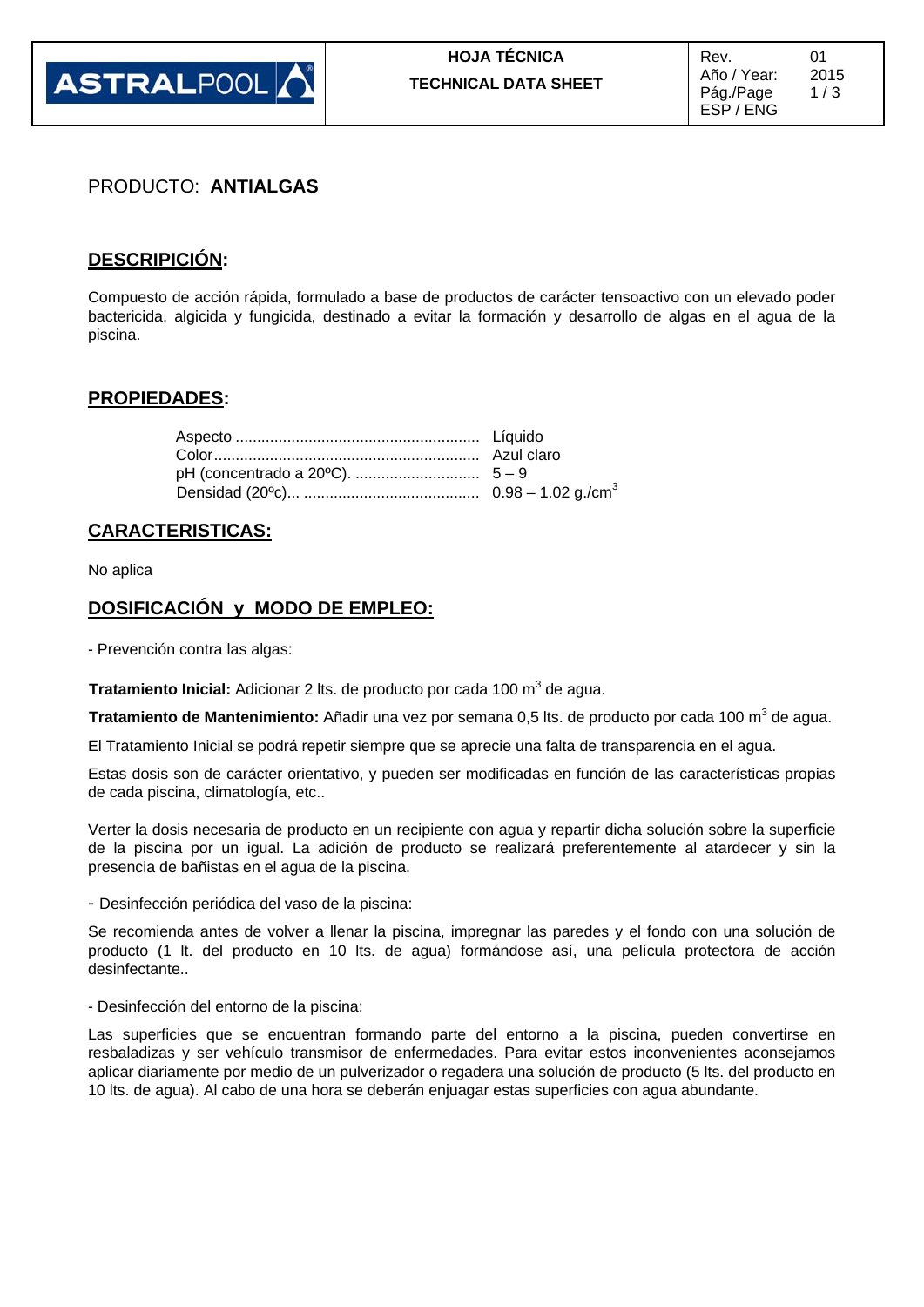

## PRODUCT: **ALGICIDE**

### **DESCRIPTION:**

Effective fast-acting quaternary ammonium compound, with a powerful bactericidal, fungicidal and algicidal action, indented for the prevention and elimination of algae.

### **PROPERTIES:**

### **CHARACTERISTICS:**

Not aplicable

### **DOSAGE AND INSTRUCTIONS FOR USE:**

Algae prevention Treatment.

**Initial Treatment:** Add 2 litres of product per 100 m<sup>3</sup> of water.

**Maintenance Treatment:** Add 0,65 litres of product per 100 m<sup>3</sup> of water every week.

The Initial treatment should be repeated whenever the water does not appear transparent.

This dose is merely meant a guideline and may be modified according to differing characteristics of the pool or climate.

Pour the necessary dose of product in a container with water and evenly distribute over the pool water surface.

Liquid Algicide (0500) should be added when there are no swimmers in the pool and preferably during the evening.

Other application:

- Periodic disinfections of pool basin.

Before refilling the pool, it is recommended that the walls and bottom be washed with a solution of product (1 litre of the product in 10 litres of water). This will form a protective film with disinfecting properties around the pool basin.

- Disinfections of the area surrounding the pool.